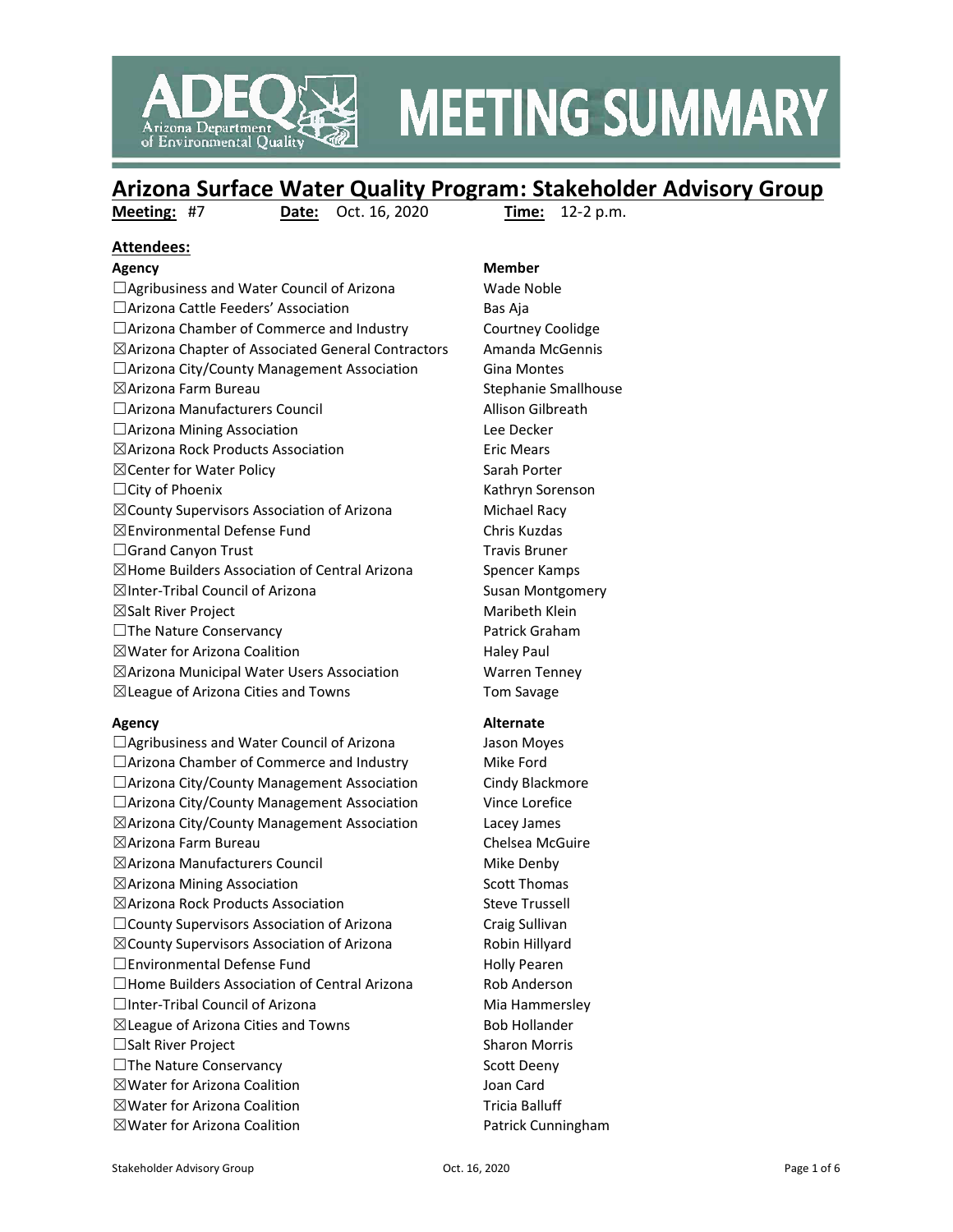#### **ADEQ Staff**

 $\boxtimes$  Trevor Baggiore  $\boxtimes$  Krista Osterberg  $\boxtimes$  David Lelsz  $\boxtimes$  Erin Jordan  $\boxtimes$  Roxanne Linsley  $\boxtimes$  Amanda Stone

☐ Misael Cabrera ☒ Ben Bryce ☐ Patti Spindler ☒ Justin Bern ☐ Leigh Padgitt ☒ Deborah Birutis ☐ Chris Montague-Breakwell

**Consultant Support**

**⊠Theresa Gunn, GCI 2Kelly Cairo, GCI** 

### **Roll Call and Review Agenda**

Trevor Baggiore, Director ADEQ Water Quality Division, welcomed attendees and conducted roll call. He explained that the purpose of the meeting was to introduce a framework for moving forward with a State Surface Water Protection program. He asked the group to provide an initial reaction on:

- Can you support this proposed framework?
- What other information is needed?
- What changes would you need to see to support it?
- Will you be willing to support potential legislation?

Highlights of Trevor's remarks included:

- The EPA and USACE did not intend the Navigable Waters Protection Rule (NWPR) to protect all important waters.
- The rule protects Traditional Navigable Waters (TNWs) and waters that contribute surface flow in a typical year. However, this leaves many important waters to the states to protect.
- NWPR is under challenge.
- Reviewed examples of "wet waters" without Clean Water Act (CWA) protection, such as the Santa Fe Reservoir in Williams and Roper Lake in Safford.
- Reviewed examples of newly non-WOTUS waters, such as Watson Lake in Prescott and Woods Canyon Lake, near Payson.
- Public expectation is that ADEQ is responsible for protecting waters used by the public.

#### **Overview of a Proposed Framework**

Highlights of Trevor's presentation include:

- ADEQ has heard that the NWPR is confusing. A unique and complex new state program would be the wrong choice.
- ADEQ's conclusions based on stakeholder feedback and the Stakeholder Advisory Group:
	- o Should include a map of protected state waters.
	- $\circ$  Should mirror the current CWA program, building on them so that permittees don't have to learn an entirely vocabulary and permit program.
	- $\circ$  Should protect surface water quality (and isn't a land management program).
- Proposed framework would add a level of protection similar to WOTUS for a list of non-WOTUS waters (with the exception of a dredge and fill program). The intent is for the permit to look similar to a CWA permit, but without federal/EPA oversight.
- Seeking to create a science-based program to address potential impacts.
- Framework features:
	- o Same permit program and fees as the CWA 402 Program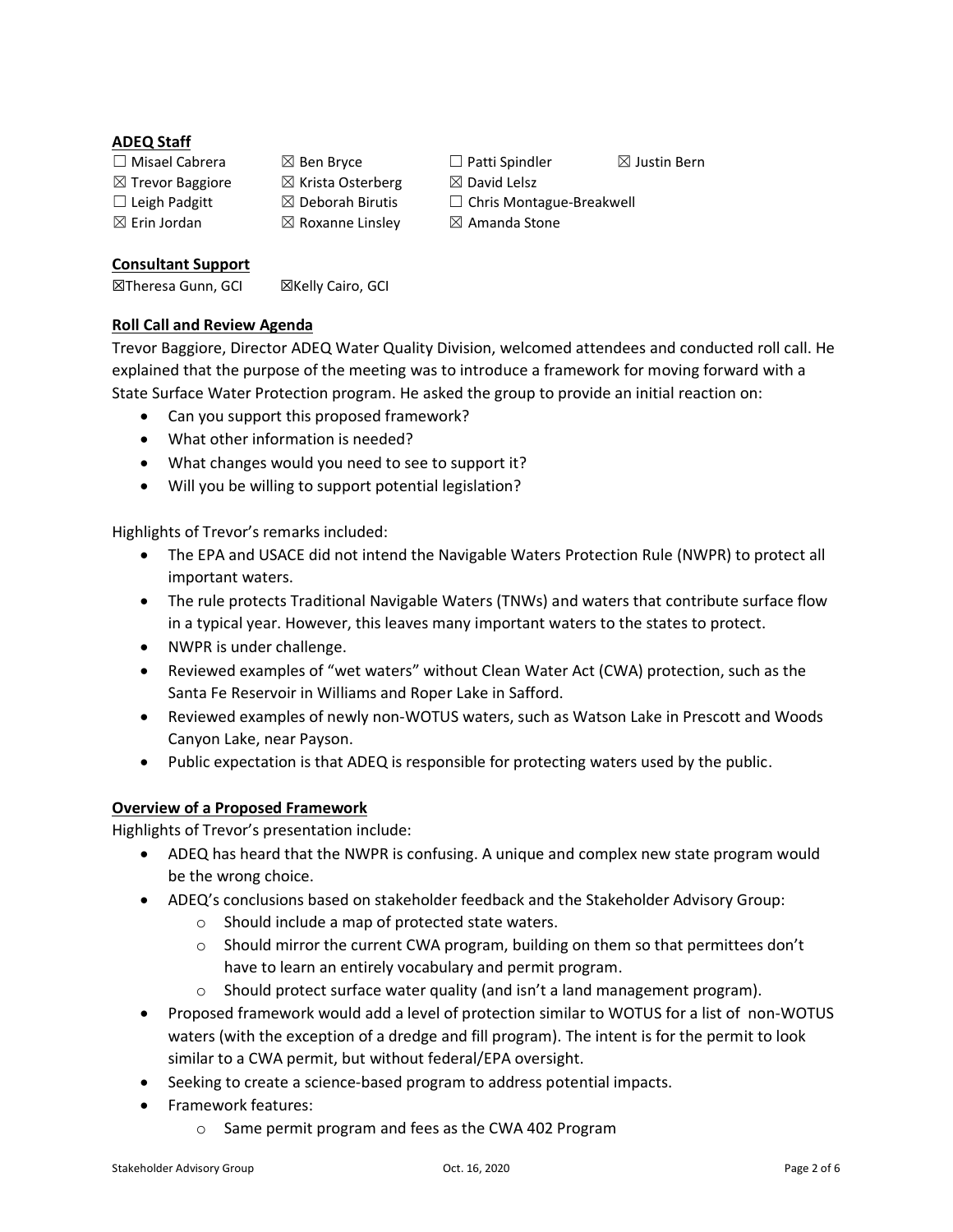- o One set of standards
- o Same permit for both WOTUS and listed state waters
- Framework would *NOT:*
	- o Require multiple AZPDES permits for a single discharge
	- $\circ$  Set standards for any ephemerals other than minor portions of the eight major rivers
		- Arizona's eight major rivers: Bill Williams River, Colorado River, Gila River, Little Colorado River, Salt River, San Pedro River, Santa Cruz River, Verde River
	- o Change how ADEQ administers AZPDES
	- o Regulate agricultural return flows and stormwater discharges
	- o Create a state dredge and fill program

#### **SAG Member Discussion**

Highlights of comments, questions, and ADEQ responses include:

- (Question): Would water quality standards be enforced for dredge and fill impacts, or create prohibitions for these waters?
	- o (Response): Will consider this circumstance.
	- o (Comment): Might already have standards that prohibit this.
- (Question): Would all CWA standards apply, such as technology-based limits, OAWs, TMWs, Section 208, etc.?
	- $\circ$  (Response): If there are certain standards that should not be included, we'll need additional feedback for consideration.
	- o (Comment): Numeric limits for OAWs tend to be far more stringent and antidegradation tends to be very complicated.
- (Question): By listed non-WOTUS waters do you mean Appendix B waters minus those that are ephemeral?
	- $\circ$  (Response): No. The program would create a protected surface waters list. This would likely include some waters on Appendix B, but we don't anticipate adopting the current Appendix B wholesale. We'd be looking for stakeholder input on how that list gets developed. Appendix B could be a place to start, but we are open to discussion and suggestions. The list would include more than Arizona's eight major rivers.
- (Question): Will the philosophy carryover of a discharge which might find its way to wet waters? I assume the expected approach to listing impaired or non-attaining waters in a state program would also track CWA?
	- o (Response): Yes, the intent would be to protect downstream water.
- Staff commented that the toolkit previously introduced to permittees is in early stages, and this program would assist with clarity. It would also eliminate some of the confusion created through typical year analysis.
- (Question): Where do wetlands fit into the scope?
	- $\circ$  (Response): If it's a wet water, assume it would be on our list. Wetlands fall under the wet water concept. However, the concept of "adjacent to wetland" comes from TNW definition. A state program would not rely on this concept.
- (Question): What about manmade wetlands?
	- $\circ$  (Response): Goal would be to understand when a water should be included and to have a process to make that determination.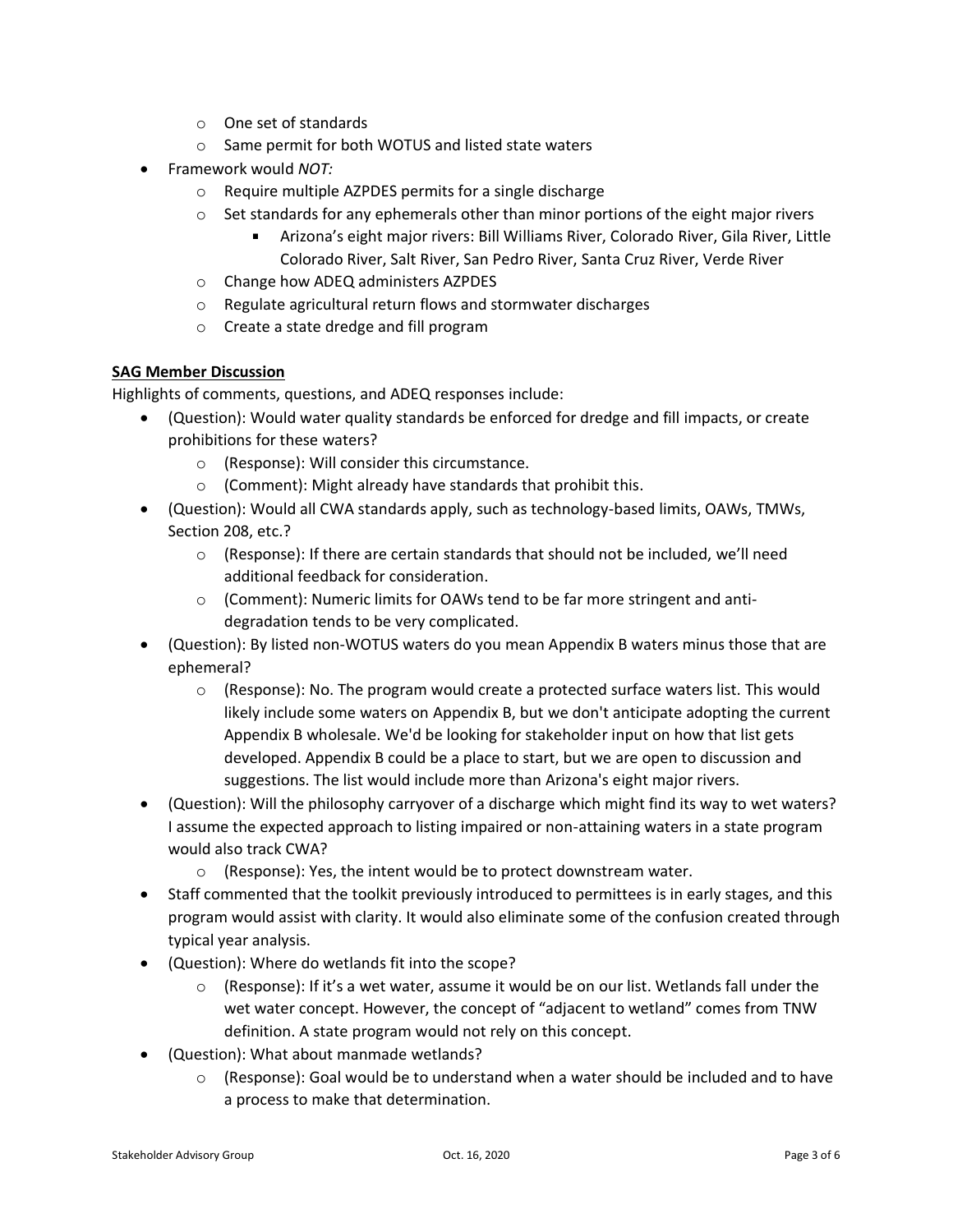- (Question): What about the tributaries to the eight major rivers?
	- $\circ$  (Response): If it is a perennial or intermittent tributary, it would be our intent to have include that water on the list under a state program.

Facilitator Theresa Gunn polled the SAG members. Results of the anonymous poll follow:

### 1. Based on the information provided in this meeting what is your initial reaction to the proposed framework?

| Great approach and I can support legislation                               | 11% |
|----------------------------------------------------------------------------|-----|
| Looks good, but I need more time to think about it                         | 33% |
| Might be good, but need more information                                   | 33% |
| Like approach, but it doesn't do enough to protect Arizona water           | 11% |
| Like approach but it goes too far                                          | 6%  |
| Not sure this is the right approach; need to consider other<br>frameworks  | 6%  |
| Don't think we need a state program, but this works if we must have<br>one | 0%  |
| Can not support a state program at all                                     | 0%  |
| Other                                                                      | 0%  |

Highlights of additional comments, questions, and ADEQ responses include:

- (Comment): Like the approach, use of existing programs as building blocks.
- (Question): What is the process to show a discharge does not impact downstream waters?
	- $\circ$  (Response): Should be able to show your analysis. Would require a demonstration if you were terminating your permit.
	- o (Comment): Would like more information on these issues.
- (Comment): Would like additional specific examples. This would help us better understand how the program would work and what it might look like, such as that in the Roper Lake slides.
	- o (Response): This type of certainty would be a benefit of this program.
- (Question): During the permittee screening tool presentation, ADEQ mention a potential 50% permit termination. Is there a similar analysis for this program?
	- $\circ$  (Response): No, there's not been that type of analysis. To this point we haven't had any termination of permits. ADEQ will consider how we might be able to do this.
- (Question): Would general permits apply?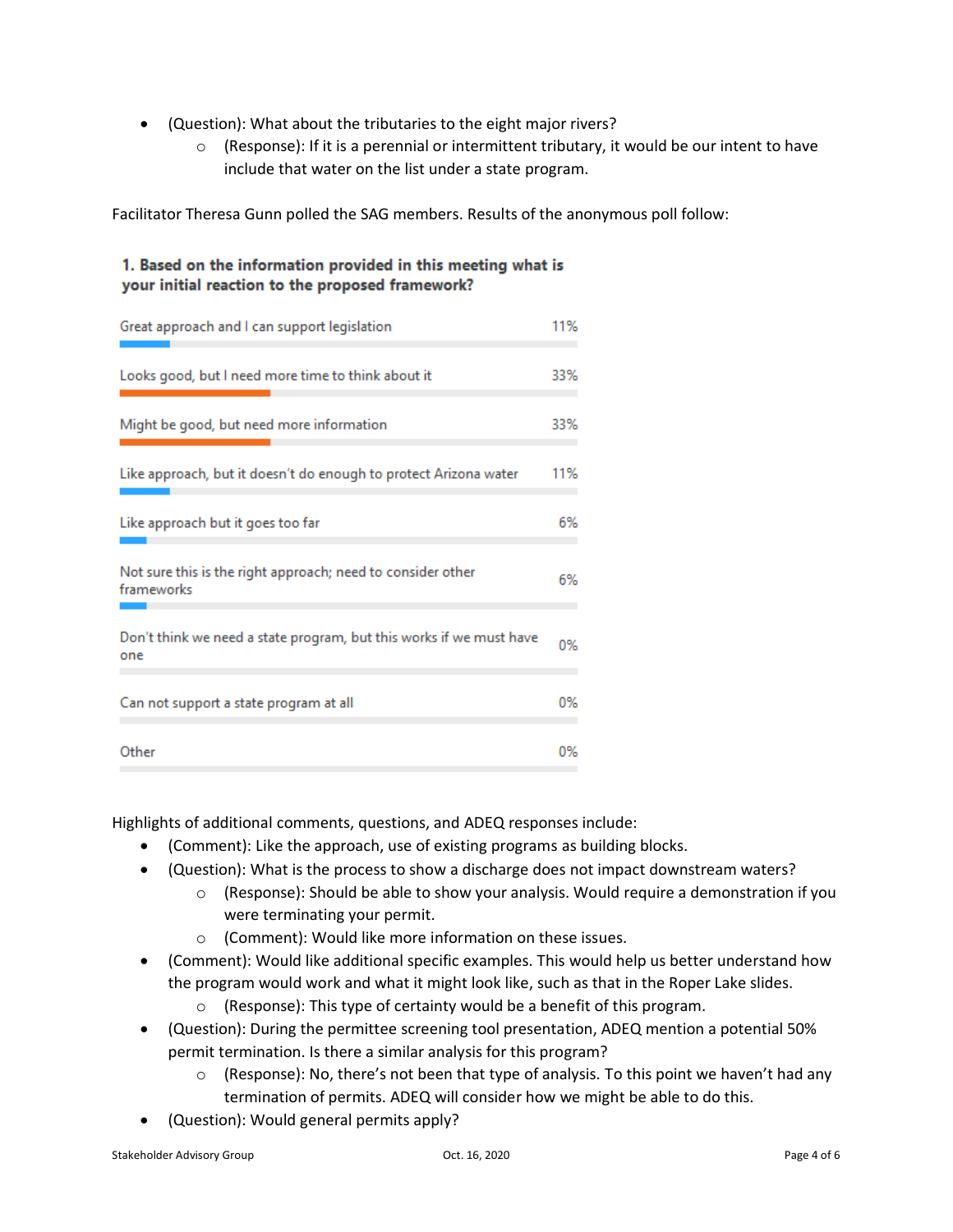- $\circ$  (Response): The intent is that general permits would still apply. It is not our initial intent to create additional general permits.
- (Question): What about EDW?
	- $\circ$  (Response): It is not our intent to include in a state program more than what the CWA regulated. However, Appendix B has not yet been revised.
- (Question): I assume the expected approach to listing impaired or non-attaining waters in a state program would also track CWA?
	- $\circ$  (Response): The intent is to use the same approach and set of standards.
- (Question): How will the state protect waters regarding pre- and post-development pumping issues?
	- o (Response): Will need to get more input on criteria for these waters.
- (Comment): Would think that point source discharges of effluent to ephemerals would need to be considered because of the aquatic and wildlife that inevitably use it.
	- $\circ$  (Response): There is a broad spectrum of effluent dependent waters. Would appreciate perspective on this range of waters.
- (Question): Have you studied aquatic life use in those de-regulated surface waters, such as fish and water bugs.
	- o (Response): No, we didn't have authority to require this at the time.
	- $\circ$  (Comment): In the past, the Pima County WW plant met all AZPDES requirements, but not CWA requirements. Following improvements, fish now can be found. APP simply doesn't ask certain questions.
- (Question): Will 402 permits and 404/402 permits apply?
	- $\circ$  (Response): The solid waste exemption is based on federal law. Framework does not include a state 404 program.
- (Question): Does ADEQ have a plan to pursue science-questions raised during this process, or rely on others to obtain this information? Sometimes the science isn't available yet.
	- $\circ$  (Response): Over the next year, ADEQ's work will be to address flow regime in Arizona to determine federal/CWA vs. state waters. Would appreciate any additional assistance available.
- (Comment): I have always had trouble understanding a use-based program, and like the straightforward nature of this program.
	- o (Response): Other states successfully use a similar approach.

#### **Next Steps and Adjourn**

Next steps include:

- ADEQ will provide slides and homework (below) to the group
- SAG feedback requested on the following by Oct. 30:
	- o Thoughts on inclusion of the eight major rivers
	- o What should our initial set of protected waters be?
	- o Which waters should be excluded?
	- o Suggestions for criteria and process to add or remove waters
	- o Comments on draft legislation
- Intent of the Oct. 30 deadline is to keep the process moving forward
- Stakeholder meeting to discuss the framework, to be announced